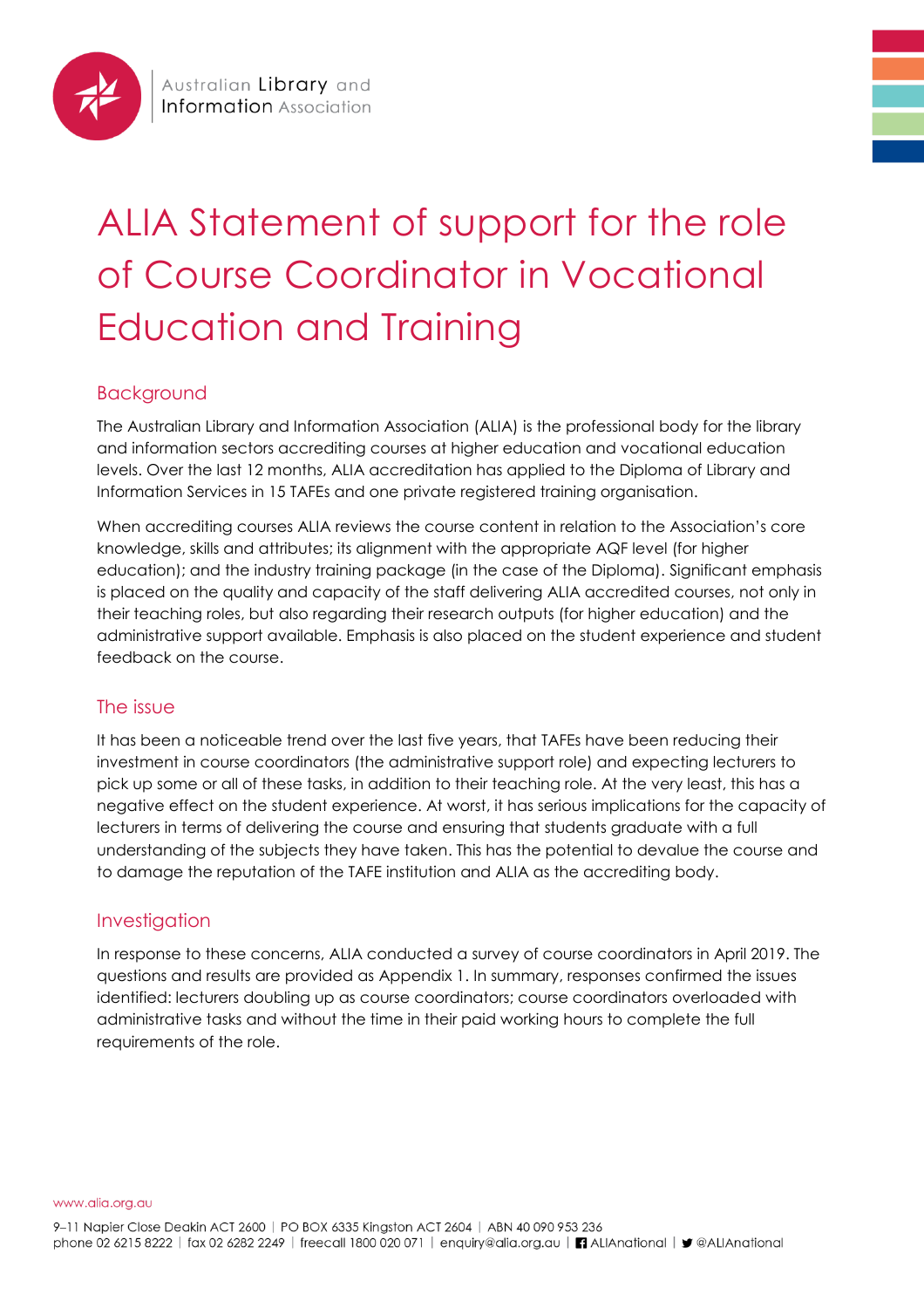### Response

Having identified and confirmed the issue, ALIA's accreditation content will be adjusted to pay greater attention to the role of course coordinator.

In the next round of TAFE accreditations, due at the end of 2020, ALIA will be seeking assurance that administrative support is adequately funded and supported by the institution. This will be a mandatory requirement for accreditation.

ALIA will also be raising the issue through Professions Australia, to alert other accrediting bodies to the results of this investigation and the possible relevance to other subject areas.

#### For more information

Contact Kate Bunker, ALIA Director of Learning E: kate.bunker@alia.org.au T: 02 6215 8203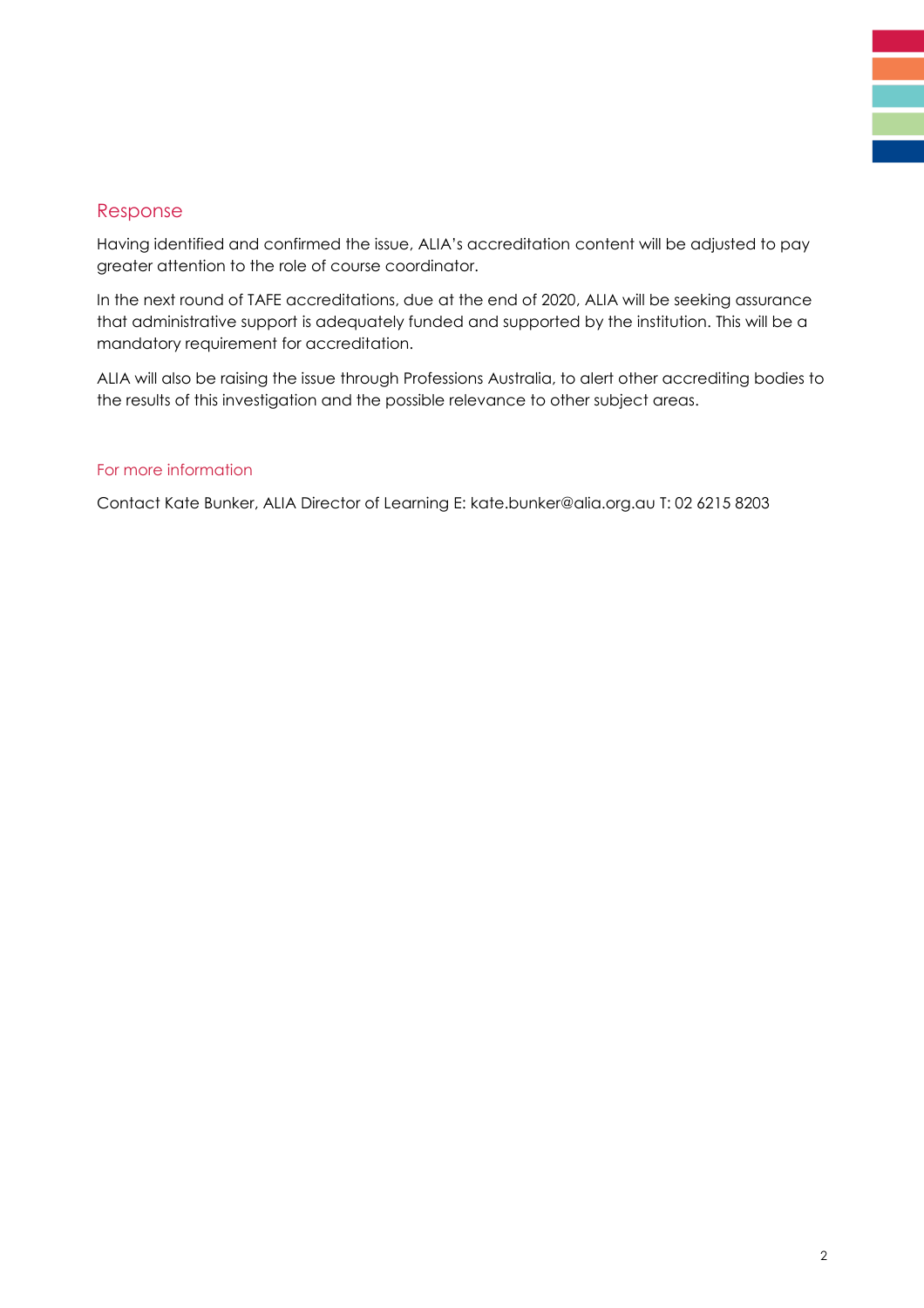## APPENDIX 1

#### Course coordinators in Vocational Education and Training July 2019

The Australian Library and Information Association has been concerned for some time about the lack of consistency concerning the role, duties and hours assigned to the role of course coordinators who deliver of the ALIA accredited Diploma of Library and Information Services course in TAFE colleges around Australia.

In April 2019 all course coordinators of the ALIA accredited Diploma of Library and Information Services were surveyed about their role. There were ten email and phone responses from a possible fourteen respondents.

#### Does anyone else assist you with the role of course coordinator?

Seven out of ten respondents do this job by themselves. The other three respondents receive some additional administrative support.

#### What do course coordinators do?

Course coordinators perform a wide range of duties/roles, including;

- Talking to prospective students
- Information sessions
- Recognition of prior learning
- Supporting current students
- Assisting with industry placements
- Course mapping and administration
- Quality and compliance
- Validation and moderation
- Vocational and industry
- Educational leadership team and program leadership, mentoring and managing and developing staff
- Course administration including course completion
- Learning management system putting up courses, monitoring, updating
- Industry consultation, organising and running course advisory meetings
- Orientation and induction for new students and staff
- Teaching and assessment
- Timetabling and allocation of teaching staff
- First contact for complaints or concerns
- Unit and course reviews
- **Budgeting**
- Professional development and research
- Training plans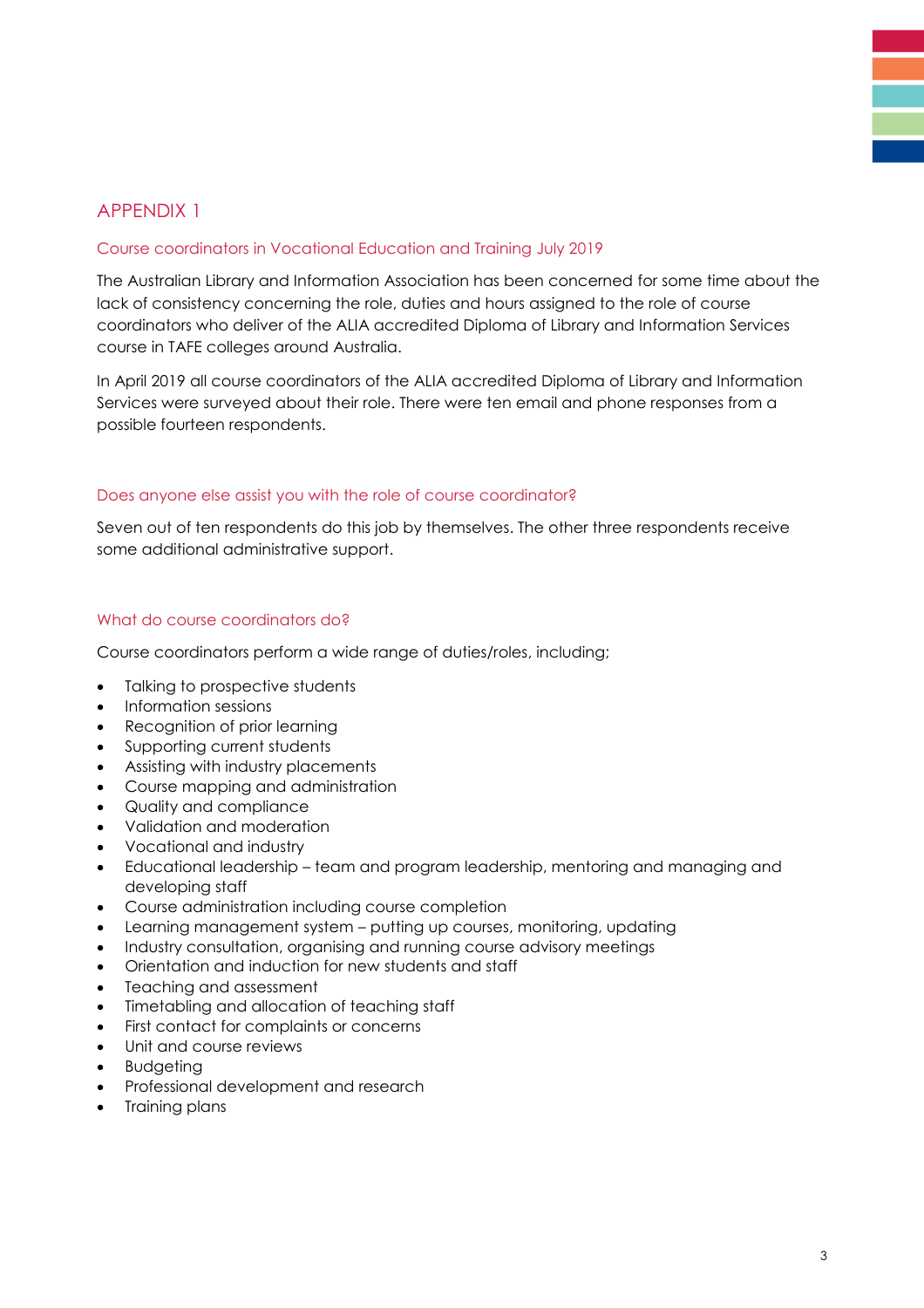#### How many hours a week do you have to perform the role of course coordinator?

Respondents either had some time allowed for the role of course coordinator, or more typically, for some specific parts of the role, for example, allocated time for recognition of prior learning or for elearning (looking after course units on the learning management system). Other course coordinators were given allocated time to look after industry placements. Another respondent received time to liaise with a central area to create resources.

#### How many hours a week does the course coordinator role realistically take?

Time taken to perform the role of course coordinator varied but was **always** more than any allocated time. For example, one respondent was allocated nine hours a week for the role, but spent 15-20 hours; another allocated three hours, yet stated the role took 10-12 hours.

Time also varied according to the time of semester with different roles being busier at different times. For example, at the end of semester, more time was spent on student support, enquiries and assessment and results.

#### Any other comments on the role that you undertake as course coordinator?

- The role of course coordinator is varied and interesting.
- The role always takes more time than allotted.
- The current course coordinator is not a librarian but a business teacher, so library teachers have less input but provide greater expertise in handling complex enquiries.
- Jobs and titles are being reassigned but the role remains an important one.

#### Issues

Students often enter the Diploma of Library and Information Services with complex queries around previous studies and work experience, so recognition of prior learning and the nature of enquiries can be time consuming.

The course coordinator has to be across both processes and procedures of specific courses and institutional processes.

Pressure to move all enquiries through a general online student portal can result in inaccurate or brief information and advice.